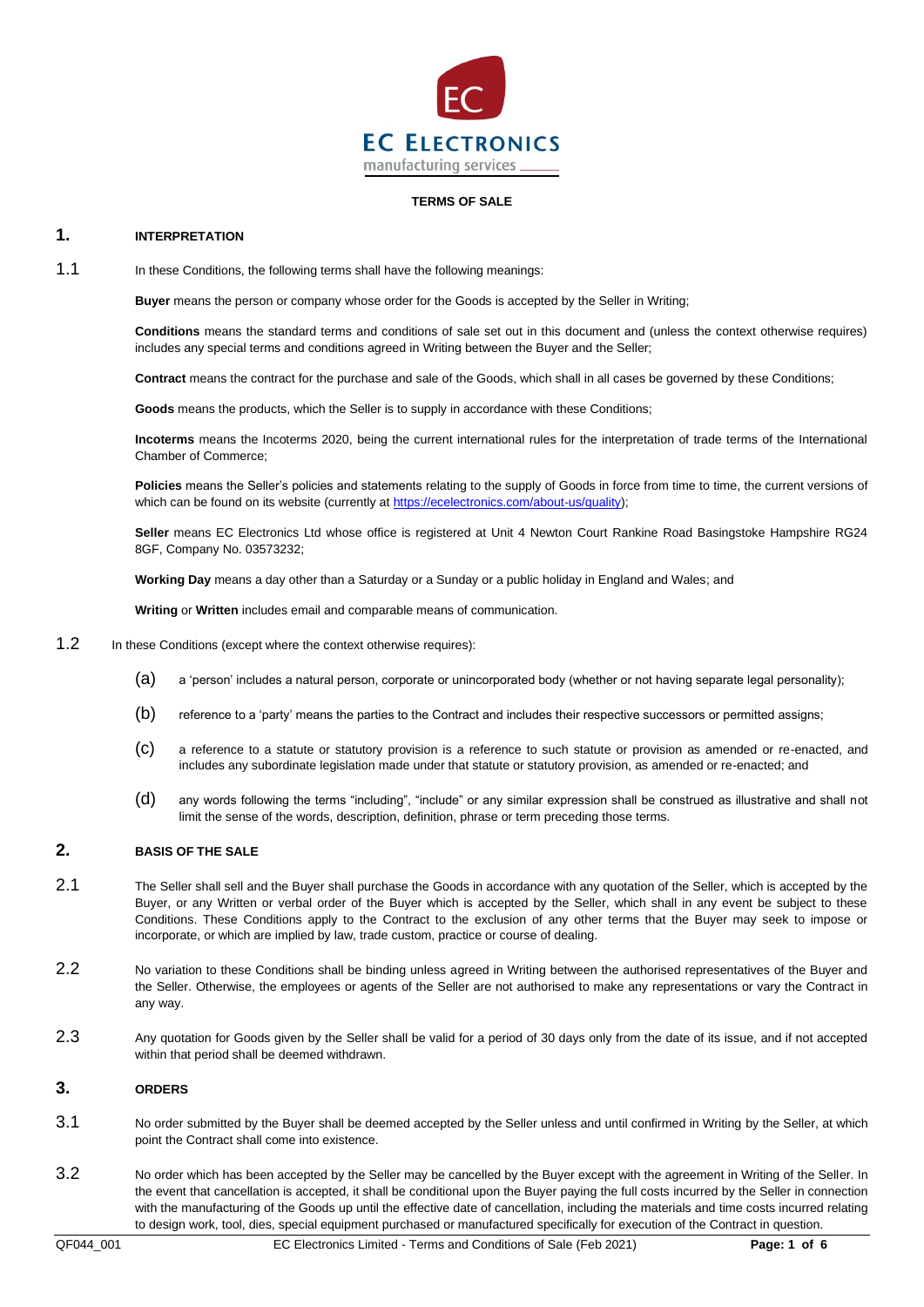- 3.3 Each Delivery of Goods to the Buyer shall be considered a separate Contract for the purposes of this clause [3.](#page-0-0)
- 3.4 The Buyer shall provide the Seller with all relevant, full and accurate information in the any order relating to:
	- (a) the manufacture of the Goods, including details of any applicable specification and designs; and
	- (b) the quality of any materials provided by the Buyer and the interoperability of any manufactured Goods with any other products of the Buyer.
- 3.5 Where agreed, the Buyer shall provide the Seller with any necessary materials in accordance with the instructions in the order, or as otherwise agreed in advance to enable the Seller to perform the Contract. Where the Buyer does not provide the Seller with any specific materials, the Seller shall be free to select its own components and materials to manufacture the Goods.

### **4. PRICE OF THE GOODS**

- 4.1 The price of the Goods shall be the Seller's quoted price.
- 4.2 The Seller reserves the right by giving notice to the Buyer at any time before Delivery, to increase the price of the Goods to reflect any increase in the cost to the Seller which is due to:
	- (a) any factor beyond the control of the Seller, such as fluctuation in relevant exchange rates, increases in taxes and duties or the increased cost of materials;
	- (b) any request by the Buyer to change the delivery dates, quantities or specification of the Goods ordered; or
	- (c) any delay caused by any instructions of the Buyer or failure by the Buyer to give the Seller any necessary materials, or accurate information or instructions.
- 4.3 The price is given on an ex works basis (Incoterms 2020) and is exclusive of any applicable value added tax, which the Buyer shall be additionally liable to pay to the Seller.

#### <span id="page-1-4"></span>**5. TERMS OF PAYMENT**

- <span id="page-1-0"></span>5.1 The Seller shall be entitled to invoice the Buyer for the cost of all Goods supplied on or at any time after Delivery of the Goods.
- <span id="page-1-1"></span>5.2 Notwithstanding clause [5.1,](#page-1-0) the Seller shall be entitled at any time prior to Delivery of the Goods to invoice in part for the Goods if there is any delay:
	- (a) in the Buyer sending any materials or information necessary for the Seller to perform the Contract; or
	- (b) in delivery caused by the Seller's suppliers.
- 5.3 The Buyer shall pay the price of the Goods as invoiced by the Seller within 30 days from the end of the month in which the Goods are Delivered, unless otherwise stated in Writing and agreed by both parties.
- 5.4 Any pro-forma invoices issued pursuant to clause [5.2\(](#page-1-1)a) or clause [5.9](#page-1-2) shall be payable within 3 Working Days of receipt. The time of payment of the price shall be of the essence of the Contract.
- 5.5 Receipts for payment will be issued only upon request.
- 5.6 If the Buyer fails to make any payment on or before the due date then, without prejudice to any other right or remedy available to the Seller, all invoices issued by the Seller to the Buyer shall immediately become due and payable and the Seller shall be entitled to: (i) cancel the Contract or suspend any further deliveries to the Buyer; (ii) appropriate any payment made by the Buyer to the Seller under any other contract between them to such Goods as the Seller may think fit, notwithstanding any purported appropriation of any payment by the Buyer; and (iii) charge the Buyer the full cost of recovery of sums outstanding as well as interest in accordance with clause [5.7](#page-1-3) below.
- <span id="page-1-3"></span>5.7 In the event of any late payment, the Seller shall also be entitled to charge the Buyer interest (both before and after any judgement) on the amount unpaid, (such interest to be compounded on a monthly basis) which shall accrue daily from the due date for payment until the time payment is actually received in cleared funds by the Seller at a rate equal to the higher of (i) 4% per annum above the Bank of England's published Bank Rate from time to time, and (ii) the prevailing rate under the Late Payment of Commercial Debts (Interest) Act 1998.
- 5.8 Payments shall be made by the Buyer in full without any deduction whatsoever, whether by set-off, counter-claim or otherwise.
- <span id="page-1-2"></span>5.9 Where the Buyer has breached the payment terms in this claus[e 5](#page-1-4) more than 3 times within any period of 12 consecutive months, the Seller reserves the right to require payment in advance for any future orders and to issue pro-forma invoices.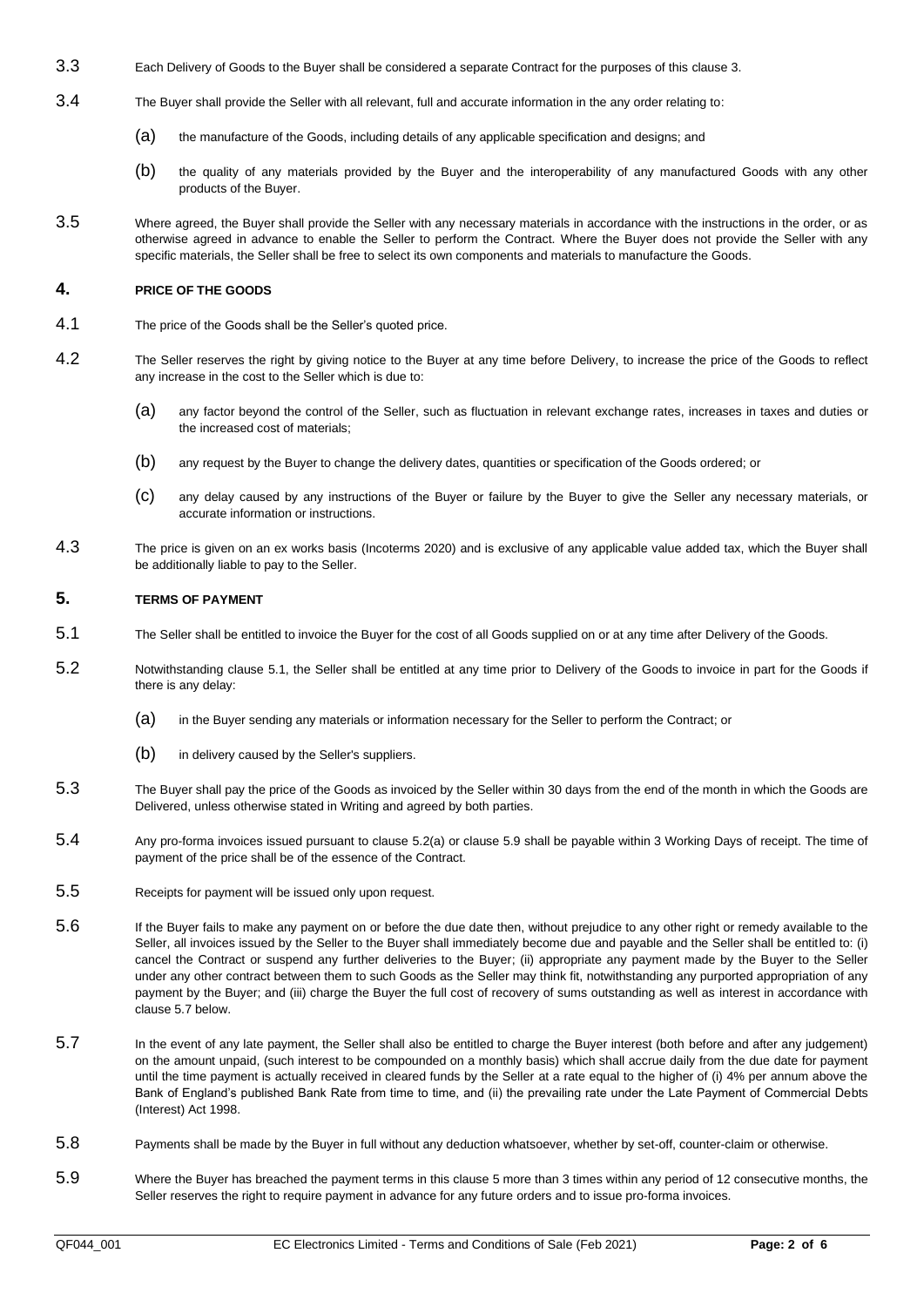### **6. DELIVERY**

- <span id="page-2-0"></span>6.1 Delivery of the Goods shall be completed in accordance with the delivery arrangements specified in the Contract (**Delivery**). Unless delivery by the Seller is agreed in Writing in the Contract (which is subject to additional charges), the Buyer shall collect the Goods from the Seller's premises after the Seller has notified the Buyer that the Goods are ready for collection or, if some other place for delivery is agreed by the Seller, the Seller shall deliver the Goods to that place at the Buyer's cost (unless agreed otherwise with the Seller in Writing in advance). The Buyer shall collect the Goods within 7 days of being notified by the Seller that they are ready for collection pursuant to this clause [6.1.](#page-2-0)
- 6.2 While the Seller shall use reasonable endeavours to fulfil delivery dates, any dates quoted for Delivery of the Goods are approximate only and the Seller shall not be liable for any delay in Delivery of the Goods however caused. In respect of Delivery:
	- (a) Delivery is subject to the relevant lead-times on components and materials that may need to be ordered by the Seller to enable it to manufacture the Goods;
	- (b) time for Delivery shall not be of the essence of the Contract;
	- (c) in the event that the delay exceeds 180 calendar days after the agreed delivery date, the parties shall meet to discuss a revised date for Delivery. In the absence of any agreement and subject to the Buyer paying the Seller's costs referred to in clause [3.2](#page-0-1) up until the effective date of cancellation, the Buyer shall be entitled to cancel the Contract in so far as it relates to the delayed delivery consignment in question; and
	- (d) the foregoing provisions shall be the Buyer's exclusive remedy in respect of such delay in Delivery.
- 6.3 The Seller shall not be liable for any delay in Delivery that is caused by the Buyer's failure to provide the Seller with adequate delivery instructions or any other act or omission of the Buyer.
- 6.4 The Buyer has full responsibility for inspecting the Goods upon Delivery, and a delivery note signed by the representative of the Buyer shall constitute full acceptance by the Buyer of the Goods. The Buyer shall only be entitled to make a claim for defective Goods in accordance with clause [8.5.](#page-3-0) For the avoidance of doubt, a delivery note which is signed as unchecked will be deemed rejected by the Seller.
- 6.5 If, on Delivery, the Buyer finds that some of the Goods fail to meet with agreed standards, and as a result the Buyer wishes to reject the Goods, then the Buyer must give Written notice to the Seller and allow the Seller a reasonable opportunity to examine the Goods. The Buyer shall not be entitled to reject the whole delivery consignment, but only that percentage of the Goods which is defective.
- 6.6 The Seller reserves the right to Deliver the Goods ordered under each Contract in instalments. If Goods are Delivered in instalments, the Seller shall be entitled to invoice for each instalment as and when that instalment is Delivered in accordance with clause [5.1,](#page-1-0) and payment shall be due in respect of each instalment Delivered notwithstanding non-delivery of the other instalments.
- 6.7 If the Buyer fails to take Delivery of the Goods in accordance with clause [6.1](#page-2-0) or fails to give the Seller adequate Delivery instructions (including a correct delivery address) to ensure Delivery in accordance with these Conditions, then, without prejudice to any other right or remedy that the Seller may have, the Seller may (in its sole discretion): (i) store the Goods until Delivery is made to the Buyer and charge the Buyer for all related costs and expenses (including insurance); and/or (ii) sell or otherwise dispose of all or part of the Goods at the best price readily obtainable and (after deducting all reasonable storage and selling expenses) account to the Buyer for any excess over the price under the Contract or charge the Buyer for any shortfall below the price under the Contract.
- 6.8 All cases supplied and charged for will be credited in full if return carriage is paid, in good condition, to the Seller, within 14 days from the date of the invoice and the Seller is duly advised of the return of such cases.

# **7. RISK AND PROPERTY**

- 7.1 Risk of damage or loss of the Goods shall pass to the Buyer on Delivery.
- 7.2 Notwithstanding Delivery and the passing of risk in the Goods, or any other provision of these Conditions, title in the Goods shall not pass to the Buyer until the Seller has received payment in full (cash or cleared funds) of the price of the Goods and for all other goods agreed to be sold by the Seller to the Buyer for which payment is then due.
- 7.3 Until such time as title in the Goods passes to the Buyer, the Buyer shall hold the Goods as the Seller's fiduciary agent and bailee, and shall keep the Goods separate from those of the Buyer and third parties and properly stored, protected and insured against all risks for their full replacement value and identified as the Seller's property. The Buyer may resell or use the Goods in the ordinary course of its business (but not otherwise) before the Seller receives payment for the Goods, however, if the Buyer resells the Goods before that time it does so as principal and not as the Seller's agent.
- 7.4 Until such time as the property in the Goods passes to the Buyer (and provided the Goods have not been resold), the Seller shall be entitled at any time to require the Buyer to deliver up the Goods to the Seller and, if the Buyer fails to do so promptly, to enter upon any premises of the Buyer or any third party where the Goods are stored and repossess the Goods.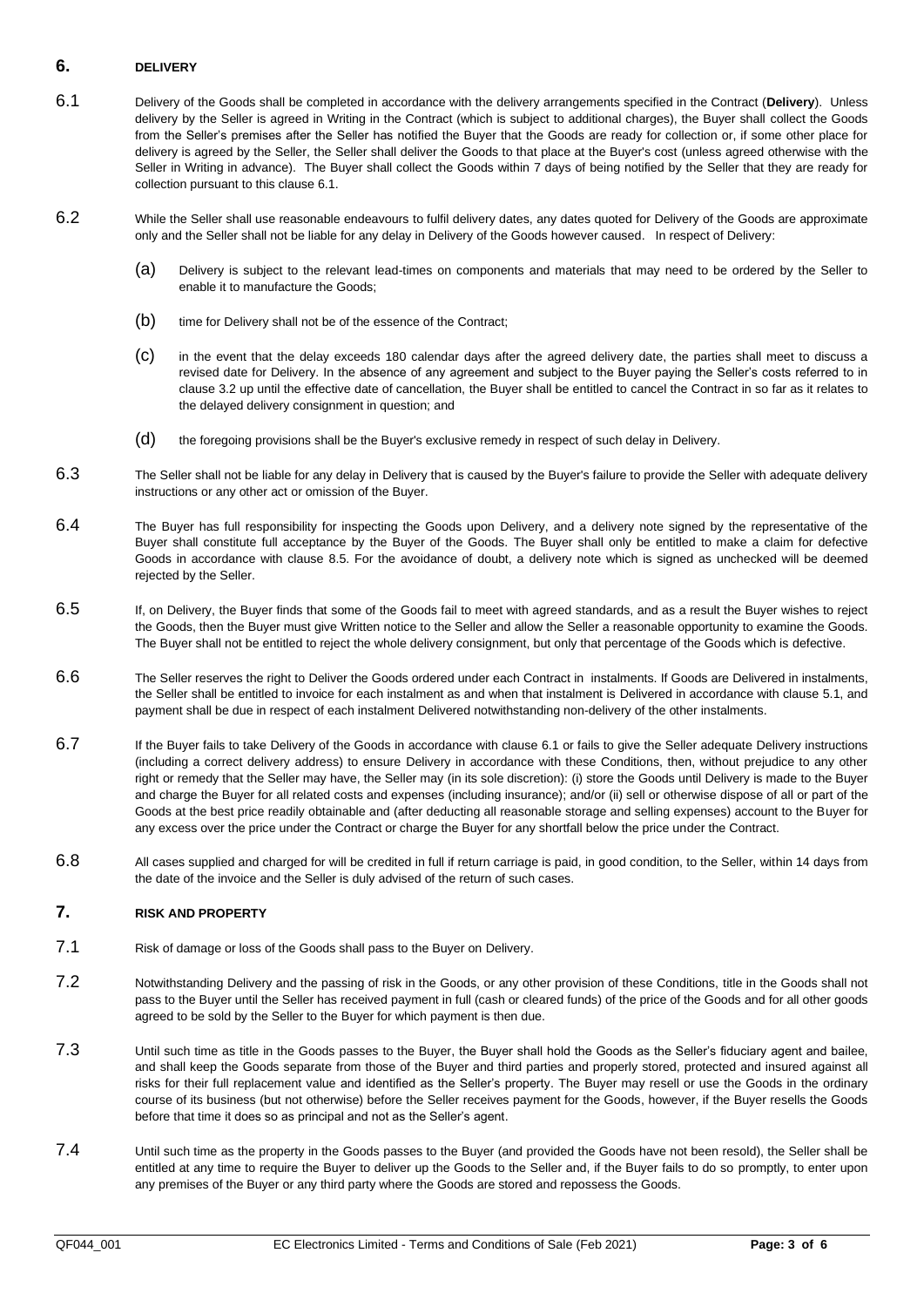- 7.5 The Buyer shall not be entitled to pledge or in any way charge by way of security for any indebtedness any of the Goods which remain the Seller's property. However, if the Buyer should do so in breach of this obligation, all sums owing by the Buyer to the Seller (without prejudice to any of the Buyer's other rights or remedies) shall immediately become due and payable.
- 7.6 All designs, tools, dies etc used in the manufacturing process remain the Seller's property, whether or not a charge is made towards their cost. However, if this has been specifically agreed between the Buyer and the Seller in advance (and provided all payments in relation to the order concerned have been received in full by the Seller), then property in the relevant tools or dies shall be passed to the Buyer. However, no ownership of any intellectual property that the Seller may develop (whether in the form of copyright, designs, know-how or other similar rights of whatever nature) in the course of fulfilling any Orders shall be deemed to pass to the Buyer unless specifically assigned by written agreement.

# **8. WARRANTIES AND LIABILITIES**

- 8.1 Subject to the conditions set out below, the Seller warrants that on Delivery and for a period of twelve months following Delivery the Goods will be free from defects in material and workmanship and will correspond in all material respects with their order specification. This warranty does not apply (without limitation) in relation to:
	- (a) any faults in the Goods due to their order specification, or to materials supplied by the Buyer;
	- (b) any mis-use of the Goods by the Buyer or any end user or failure to follow instructions (oral or Written) as to the storage, commissioning, installation, use and maintenance of the Goods or (if there are none) good trade practice regarding the same;
	- (c) any further use of the Goods after discovery of any defect;
	- (d) any damage or faults due to assembly of Goods with other goods;
	- (e) the design or choice of components for the Goods; or
	- (f) any defect arising as a result of fair wear and tear, wilful damage, negligence, or abnormal storage or working conditions.
- 8.2 Subject as expressly provided in these Conditions, all warranties, conditions or other terms implied by statute or common law or otherwise in any way, whether as to quality, fitness for purpose or otherwise, (save for the conditions implied by section 12 of the Sales of Goods Act 1979) are excluded to the fullest extent permitted by law.
- 8.3 If Goods are manufactured to the Buyer's design or specification, the Buyer warrants that it has all necessary rights to instruct the Buyer to do so. The Buyer shall indemnify the Seller against all claims, damages, losses, costs, expenses and liabilities (including any direct, indirect or consequential losses, loss of profit, loss of reputation and all interest, penalties and legal and other reasonable professional costs and expenses) suffered or incurred by the Seller arising out of or in connection with any claim made by a third party against the Seller that the Seller's use of the design or specification (actually or allegedly) infringes, or that the Goods themselves (as a result of such design or specification) infringe or that the use or resale of the Goods infringes patent, copyright, design, trade mark or other industrial, intellectual property rights or other third party rights of whatever nature.
- 8.4 If the Goods are manufactured using materials supplied by the Buyer to the Seller, the Buyer will indemnify the Seller against all claims, damages, losses, costs, expenses and liabilities (including any direct, indirect or consequential losses, loss of profit, loss of reputation and all interest, penalties and legal and other reasonable professional costs and expenses) suffered or incurred by the Seller arising out of or in connection with any claim made by a third party against the Seller that such Goods are defective where the defect results of the materials supplied by the Buyer.
- <span id="page-3-0"></span>8.5 Any claim by the Buyer which is based on: (i) a non-delivery of a consignment of Goods or loss of any part of a consignment must be notified to the Seller in Writing within 5 Working Days of the date of the relevant invoice or within 5 Working Days of the date of knowledge of such non-delivery, whichever is sooner, or (ii) a breach of the warranty in condition 8.1 must be notified to the Seller in Writing during the twelve month warranty period giving full details of the relevant claim and in any event within 28 calendar days of the time when the Buyer discovers the defect. If the Buyer does not notify the Seller accordingly, the Buyer shall not be entitled to make any such claim, the Seller shall have no liability for such defect or failure, and the Buyer shall be bound to pay the price as if the Goods had been delivered in accordance with the Contract.
- 8.6 Where any valid claim in respect of any of the Goods which is based on any defect in the quality or condition or quantity of the Goods is notified to the Seller in accordance with these Conditions, the Seller shall be entitled to replace the Goods (or the part in question) free of charge or, at the Seller's sole discretion, refund to the Buyer the price of the Goods (or a proportionate part of the price), but this shall be the Buyer's sole remedy and the Seller shall have no further liability to the Buyer. Prior authorisation of the Seller must be obtained before returning any Goods. The Seller shall also have the right to specify the method of packing and mode of delivery of such returned Goods.
- 8.7 Except in respect of death or personal injury caused by the Seller's negligence or for fraudulent misrepresentation (in which case liability is not excluded or limited), (i) the Seller shall not be liable to the Buyer for any loss of profits, loss of sales or business opportunities (whether direct or indirect) or for any indirect special or consequential loss of damage, costs, expenses or other claims for compensation whatsoever (whether caused by breach of contract, negligence of the Seller, its employees or agents or otherwise howsoever) which arise out of or in connection with the Contract and the supply of the Goods or their use or resale by the Buyer and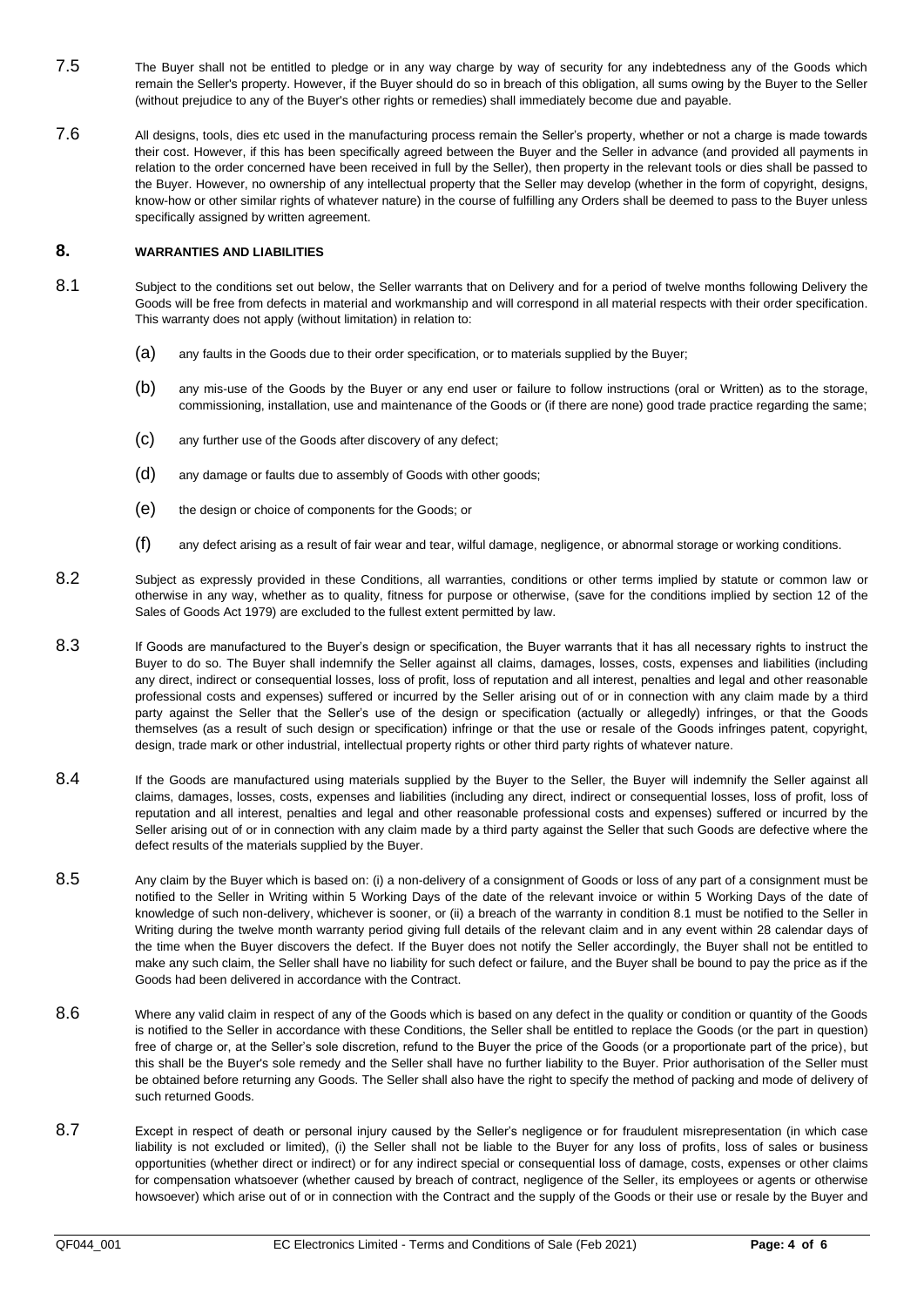(ii) the entire liability of the Seller under or in connection with the Contract for any one claim or series of related claims shall not exceed the price paid for the affected Goods under the relevant Contract, except as expressly provided in these Conditions.

### <span id="page-4-0"></span>**9. INSOLVENCY OF BUYER**

- 9.1 This clause applies if:
	- (a) the Buyer makes any voluntary arrangement with its creditors or (being an individual or firm) becomes bankrupt or (being a company) becomes subject to an administration order or goes into liquidation (otherwise than for the purposes of amalgamation or reconstruction); or an encumbrancer takes possession, or a receiver is appointed, of any of the property or assets of the Buyer; or
	- (b) the Buyer ceases, or threatens to cease, to carry on business; or
	- (c) the Seller reasonably apprehends that any of the events mentioned above is about to occur in relation to the Buyer and notifies the Buyer accordingly.
- 9.2 If this clause [9](#page-4-0) applies then, without prejudice to any other right or remedy available to the Seller, the Seller shall be entitled to cancel the Contract or suspend any further deliveries under the Contract without any liability to the Buyer and if the Goods have been Delivered, but not paid for, the price shall become immediately due and payable notwithstanding any previous agreement or arrangement to the contrary.

## <span id="page-4-1"></span>**10. EXPORT AND SUPPLY CHAIN**

- 10.1 Where the Goods are supplied for export from the United Kingdom, the provision of this clause [10](#page-4-1) shall apply in addition to and notwithstanding any other provision of these Conditions.
- 10.2 The Buyer shall be responsible for complying with any legislation or regulations governing the importation of the Goods into the country of destination and for the payment of any duties thereon. The Buyer shall also be responsible for ascertaining if there are any particular local laws applying to the supply of the Goods to that country of destination which may affect the Seller, to take legal advice on this and to inform the Seller of any steps which may be necessary.
- 10.3 Unless otherwise agreed in Writing between the Buyer and the Seller, the Goods shall be delivered CIF the agreed destination. The Seller shall be under no obligation to give notice under Section 32(3) of the Sale of Goods Act 1979.
- 10.4 The Seller shall have no liability for any claim in respect of any damage or deterioration of the Goods during transit.
- 10.5 The Buyer undertakes not to offer the Goods for resale in any country other than the country of destination or any other country notified to the Seller at the time the order is placed without prior discussion with the Seller.
- <span id="page-4-2"></span>10.6 The Seller sources materials and components and manufactures products in accordance with the Policies, including its Conflict Minerals Policy. The Seller shall provide reasonable assistance to respond to reasonable enquires relating to its Policies and procedures. Any extensive enquiries from the Buyer in this regard, may be subject to the Buyer paying to the Seller the Seller's reasonable costs incurred in investigating and responding to such enquiries (at the Seller's standard rates from time to time).
- 10.7 Subject to the Seller complying with the requirements described in clause [10.6](#page-4-2) and unless agreed otherwise in the Contract, the Buyer acknowledges and agrees that the Seller is free to source materials and components from its own selected manufacturers.

# **11. GENERAL**

- 11.1 Unless the context otherwise requires, any term or expression which is defined in or given a particular meaning by the Incoterms shall have the same meaning in these Conditions, but if there is any conflict between the provisions of the Incoterms and these Conditions, the latter shall prevail.
- 11.2 Any notice required or permitted to be given by either party to the other under these Conditions shall be in Writing addressed to that other party at its registered office or principal place of business or such other address as may at the relevant time have been notified pursuant to this provision to the party giving the notice.
- 11.3 No waiver by the Seller of any breach of the Contract by the Buyer shall be considered as a waiver of any subsequent breach of the same or any other provision.
- 11.4 The Seller shall be entitled to vary these Conditions by giving notice in Writing to the Buyer of the variation and the variation shall take effect 7 days from the date of such notice unless the Buyer objects in Writing in respect of any binding Contract.
- <span id="page-4-3"></span>11.5 The Seller shall not be liable to the Buyer or be deemed in breach of the Contract by reason of any delay in performing or any failure to perform any of its obligations in relation to the Goods or under these Conditions if the delay or failure was due to any cause beyond its reasonable control, including an epidemic, pandemic or following government guidance in response to the same (a **Force Majeure Event**). If any Force Majeure Event prevents the Seller from performing the Contract in accordance with its terms for more than 60 days the Contract may be terminated with immediate effect by either party giving notice in Writing to the other. Termination by the